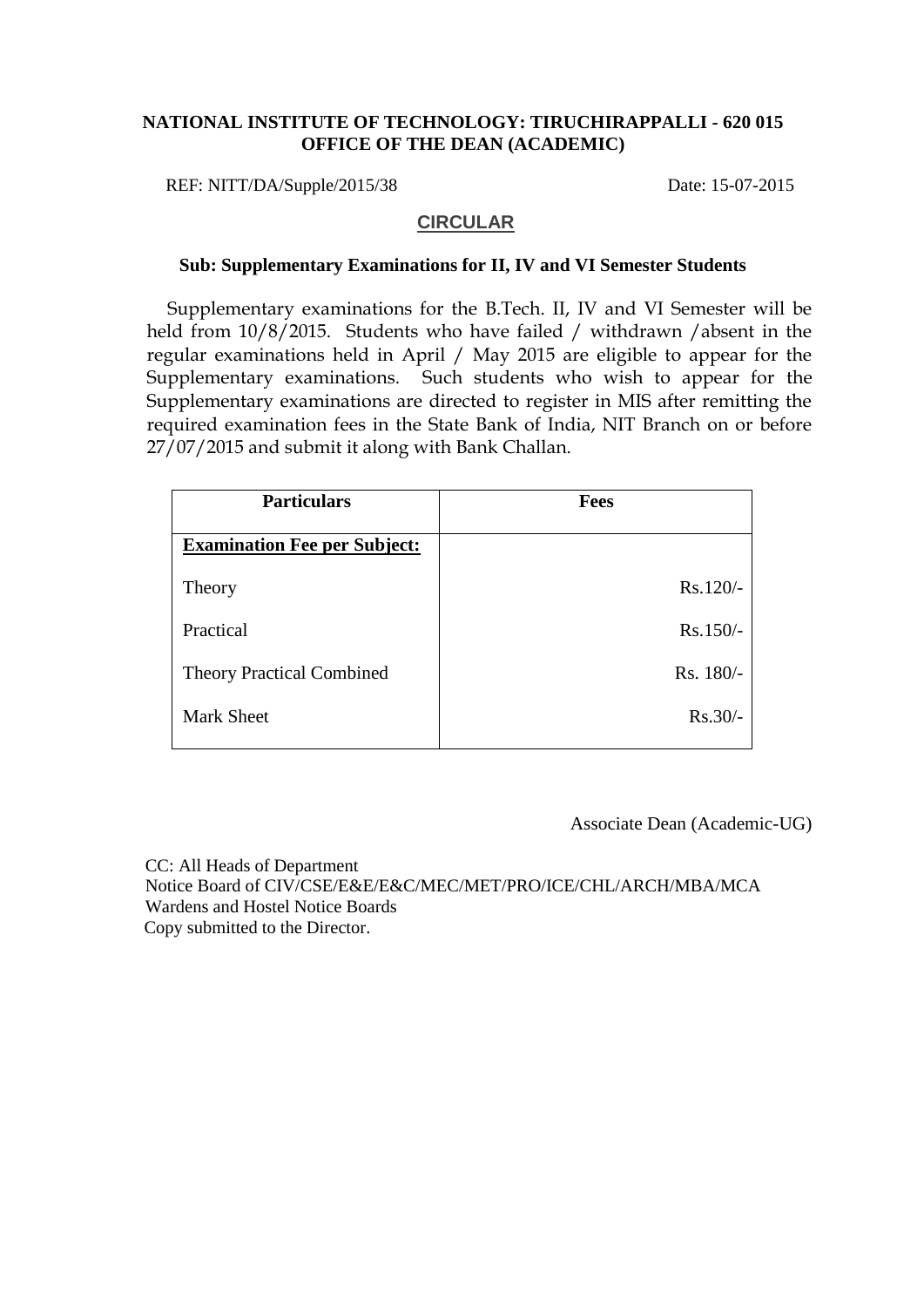# **NATIONAL INSTITUTE OF TECHNOLOGY: TIRUCHIRAPPALLI - 620 015 OFFICE OF THE DEAN (ACADEMIC)**

REF: NITT/DA/2015/33 Date: 13-07-2015

# **NOTICE**

Students are requested to login their MIS Account and register for the courses ofOdd

Semester of UG and PG programmes - 2015 on or before 31/07/2015. Registration will be

closed at 5:00 p.m. on 31/07/2015. If any student is not registering for the courses, he/she

will not be allowed to write the Cycle Test / Semester Examinations.

Associate Dean (Academic-UG)

To All Head of Departments with a request to circulate among all faculties All Wardens, Hostel Manager and Hostel Notice Boards N.B: CIV/CSE/EEE/ECE/MECH/MME/PRO/ICE/CHL/Arch./MATHS/PHY/CHY/CA Copy submitted to the Director.